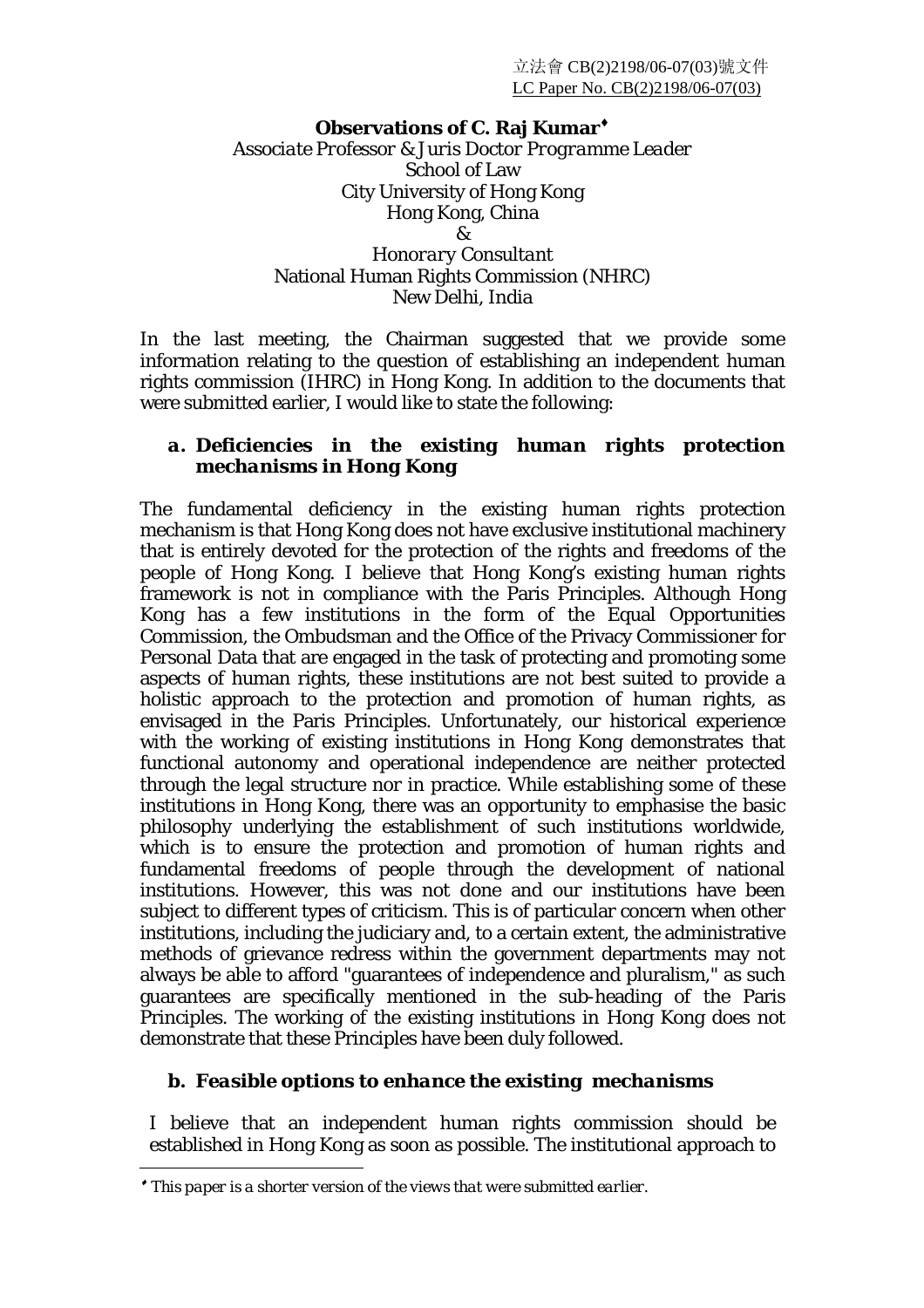handling human rights issues has proven to be one of most commonly developed strategies to facilitate domestic protection and promotion of human rights. The experience of many societies worldwide have demonstrated the fact the national human rights institutions have been successful in empowering the people and to ensure a certain degree ensure accountability of the government. Hong Kong needs an independent human rights commission (IHRC) that should specifically be mandated to investigate allegations of human rights violations that come before it or those cases in which it decides to take *suo motu* jurisdiction.

The judiciary in Hong Kong, by their nature, cannot pass any opinion on the legality or otherwise of a future legislation. The proposed independent human rights commission of Hong Kong can perform a variety of functions, including investigating alleged human rights violations, conducting public inquiries, exercising advisory jurisdiction, enforcement of human rights in prisons and other custodial institutions, providing advice and assistance to governments, promoting human rights education and awareness, promoting interaction, exchange, and better coordination among other human rights commissions in the region and worldwide, promoting interaction and exchange with NGOs, and publication of annual reports.

To this list may be added a few more specific functions for the IHRC of Hong Kong: the IHRC should engage and collaborate with NGOs in Hong Kong to tackle human rights problems and to promote and develop a vibrant civil society culture in Hong Kong; the IHRC of Hong Kong should also collaborate, share information with other HRCs in the Asia-Pacific region and other parts of the world and be willing to learn from best practices and experiences of HRCs that have been successful in handling human rights issues in other jurisdictions; the IHRC should involve itself in the task of prioritising the promotion of human rights education in Hong Kong that respects human dignity and cherishes human values like equality, non-discrimination, and tolerance.

There are other societies in which HRCs are functioning effectively and they have started to take capacity-building initiative and training programs to promote the establishment of HRCs worldwide. The proposed IHRC of Hong Kong could very well use these experiences and indeed engage and interact with other countries where HRCs have been successfully protecting and promoting human rights. The proposed IHRC should also be empowered to handle violations of economic, social and cultural rights, besides civil and political rights. The experience of HRCs that have been established in other parts of the world also demonstrate that even the successful HRCs have not been effective in the area of economic and social rights and have been subject to criticism on this account. In this context, it is important to recognise that the mandate of the IHRC in Hong Kong should specifically include powers to investigate allegations of violations of ESC rights and provide remedies for the victims. Since the ICCPR and ICESCR are both entrenched in the HKSAR, the proposed IHRC will have a legal and constitutional framework to ensure the proper protection and promotion of all human rights.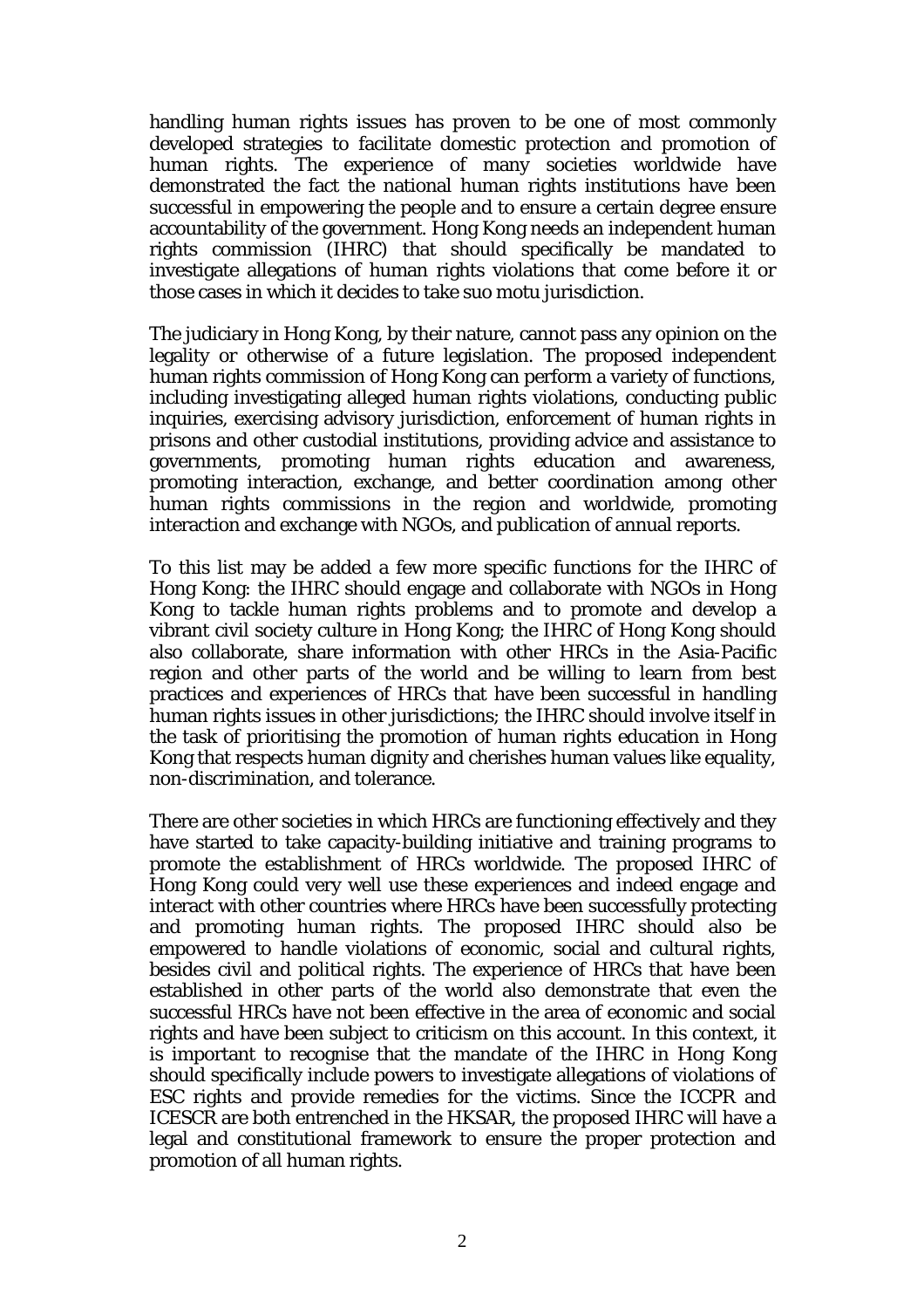Under these circumstances, the creation of an IHRC would send the right signals to all concerned people that the government is ready and willing to handle the human rights implications of all legislation. Moreover, the creation of an IHRC would only underscore the government's pre-existing commitments to international human rights obligations to which Hong Kong is a party. The mandate of the IHRC ought to be wider so as to include both civil and political rights and economic, social and cultural rights. Unlike the courts of Hong Kong, the IHRC need not be restricted by domestic legislation and should be able to handle issues relating to human rights in a much more creative manner. In this regard, it is useful to refer to the objection that there may be a case of functional duplication prevailing in the concept of a human rights commission in Hong Kong due to the fact that the HKSAR already has an EOC.

#### *c. Review of the options before deciding on the way forward*

It is important to note that that the formation of EOC in Hong Kong was preceded by initial efforts to create a human rights commission. These efforts did not come to fruition and what ultimately came about was not an IHRC but an EOC. Equality and non-discrimination, albeit a very important human rights issue, is only one of the various human rights issues that need an institutional response. EOC has jurisdictional limitations to pursue matters that are violations of the anti-discrimination law. This means that many of the other human rights violations that take place in Hong Kong will have to be dealt with by the courts of the HKSAR or some other administrative tribunal with little relief to the survivors.

The proposed IHRC will not supplant the EOC. The EOC will function on the same lines in which it is presently functioning. However, there are arguments for its reform, and the need for guarantees of its greater transparency and independence is significant. The IHRC will be an independent stand-alone institution that will be broadly mandated and will have jurisdiction to investigate allegations of human rights violations. The functions of the IHRC will be determined based upon numerous factors, including the needs and human rights aspirations of the people of Hong Kong, the structure of human rights law in the BL and the BORO, the Paris Principles and other international human rights principles that are relevant for the establishment of human rights commissions. The IHRC will also draw upon comparative experiences in terms of the functions of the HRCs that have been established and functioning in other countries in the South East Asian region and other parts of the world.

Further, the enabling legislation that establishes the IHRC will have to ensure that there is no functional duplication in terms of the role of the EOC and hence, those matters that come before the IHRC, which are directly or indirectly related to equality and non-discrimination, need to be handed over to the EOC. This will ensure that both the IHRC and the EOC do not function in opposing directions or enter into a turf war, but rather complement each other's unique roles.